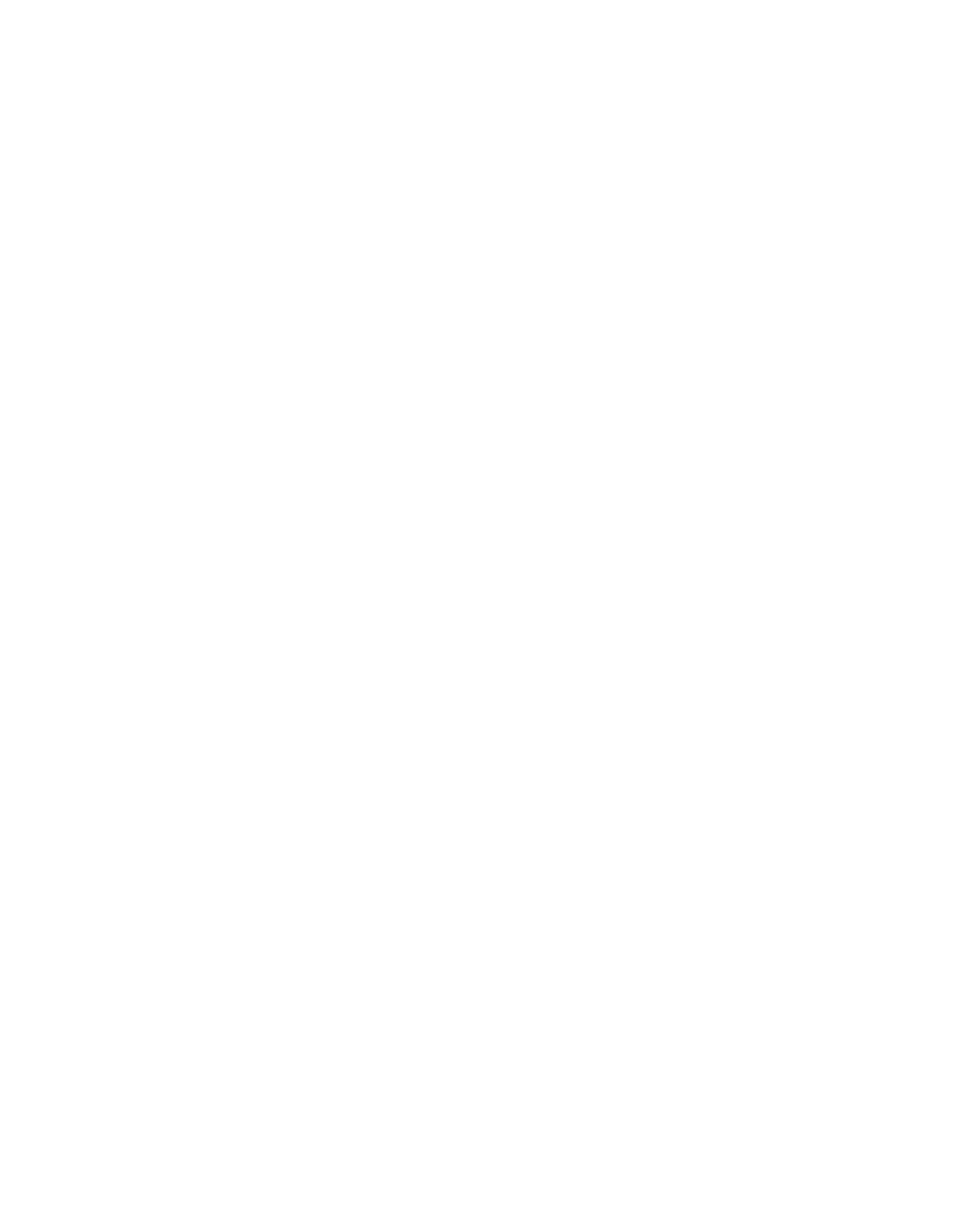# **T. K. ENGINEERING CORP.**

Geotechnical Consultants 3831 Arden Drive El Monte, California 91731 (626)575-2856 \* E-mail: TKEngineering@aol.com

# PRELIMINARY SOILS ENGINEERING INVESTIGATION REPORT

**Proposed 3-story Senior Homes Over Slab On-grade 360, 410 & 416 E. Gladstone Street Azusa, California**

**TKE No. 16-152F**

**October 7, 2016**

**Prepared For:**

**360 Glastone LLC**

**Attn.: Mr. Chaplon Mu**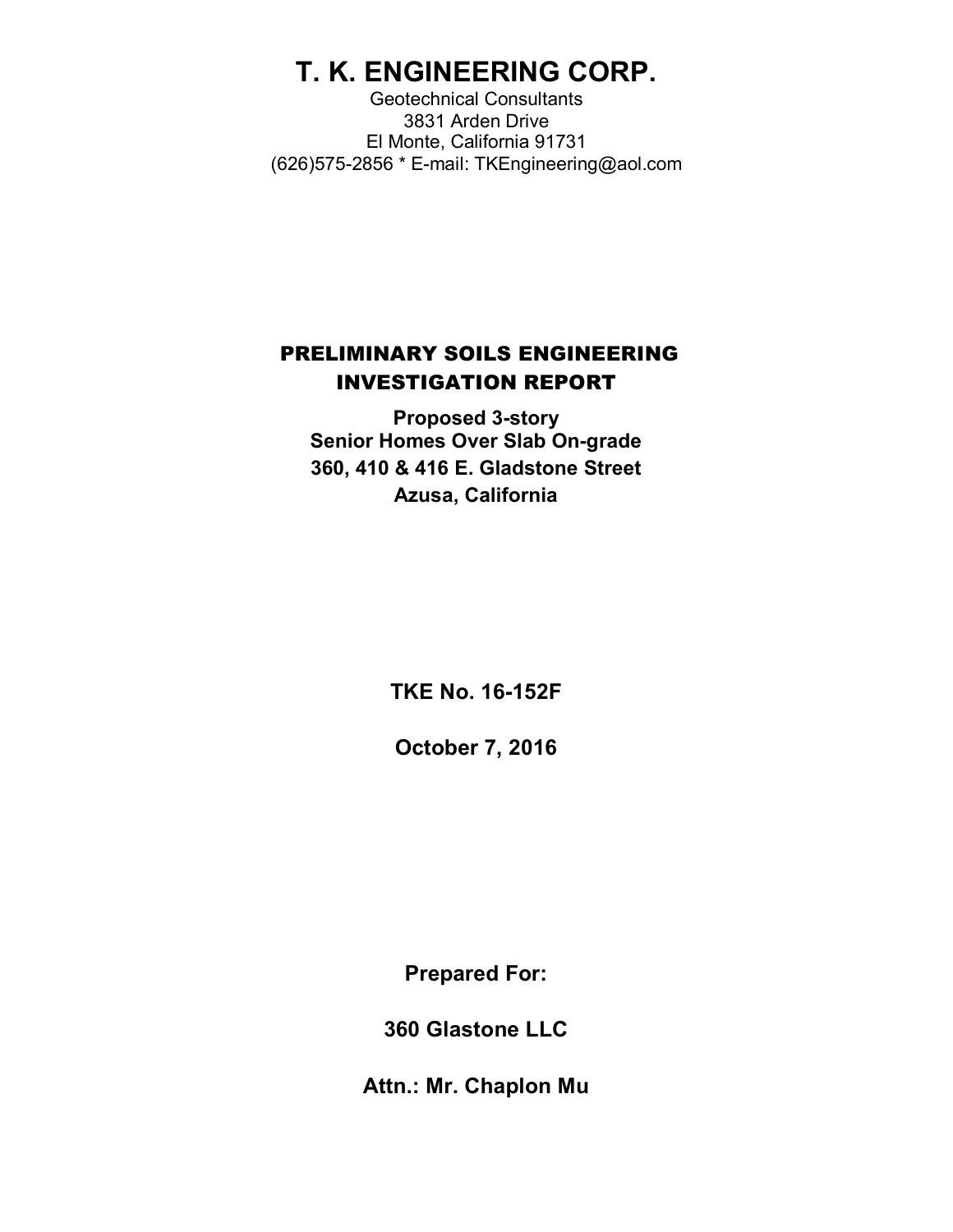# T. K. ENGINEERING CORP.

**Geotechnical Consultants** 3831 Arden Drive El Monte, California 91731 (626) 575-2856 \* E-mail: TKEngineeirng@aol.com

October 7, 2016

(TKE Job No. 16-152F)

360 Gladstone LLC 3215 Santa Anita Ave El Monte, CA 91733

Attn.: Mr. Chaplon Mu

PRELIMINARY SOILS ENGINEERING INVESTIGATION Subject: Proposed 3-story senior homes over slab on-grade 360, 410 & 416 E. Gladstone Street Azusa, California

Dear Mr. Mu:

We are pleased to submit the Preliminary Soils Engineering Investigation Report herein for the proposed 3-story senior homes over slab on-grade at the subject site.

This study was performed in accordance with our proposal dated August 15, 2016 and accepted by you. A preliminary evaluation of the subsurface conditions was made with respect to the proposed structures. The results of our studies indicate that the site is suitable for the proposed development from a geotechnical engineer's standpoint if the recommendations presented in this report are incorporated in its design and construction.

Thank you for the opportunity to be of service on this project. Please contact the undersigned, if there is any question concerning this report.

Respectfully submitted, T.K. ENGINEERING CORP.

lu

Wan-Lain (Állan) Tsai, RGE 2121 Principal

CC: 5 Copy: Addressee

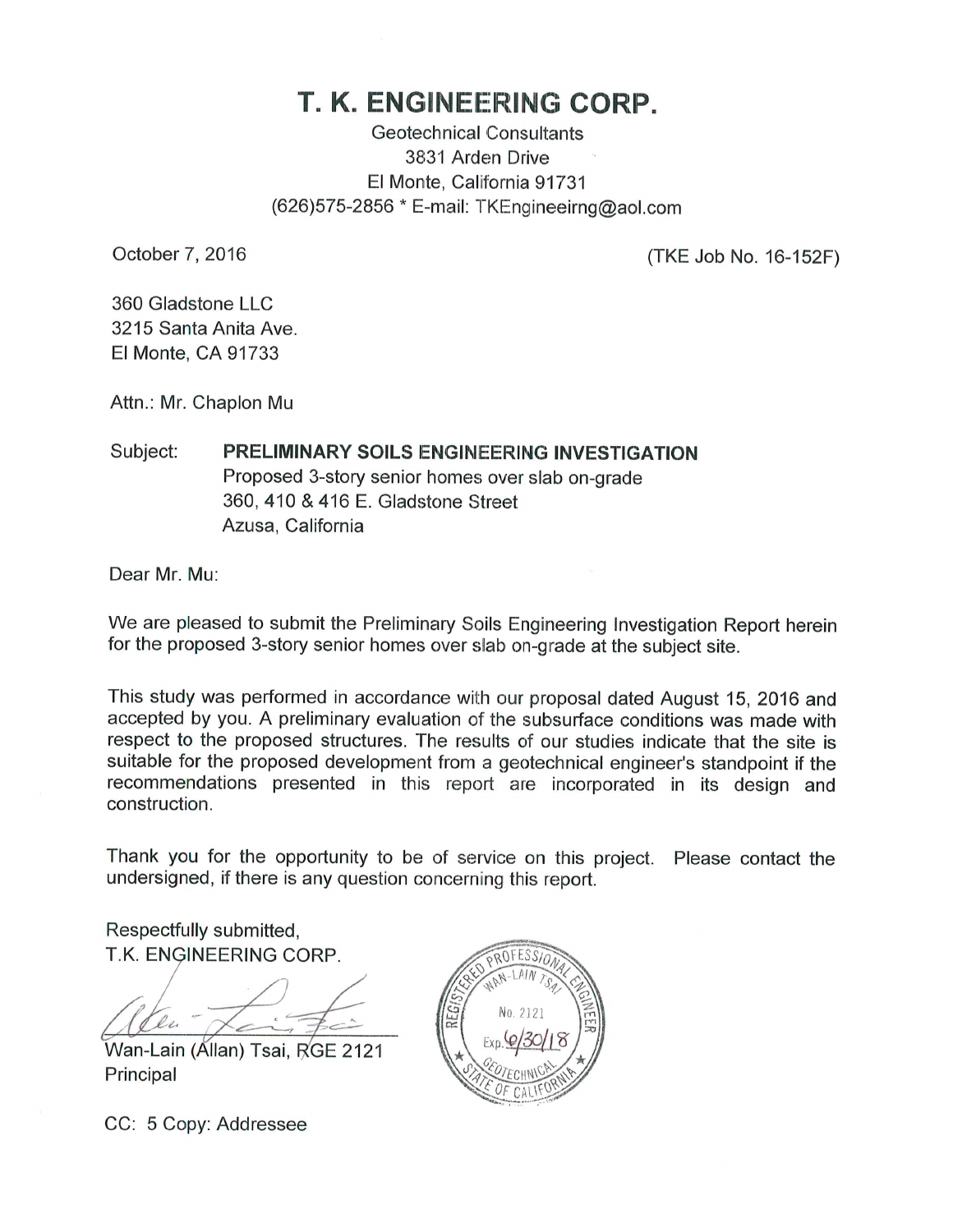### **TABLE OF CONTENTS**

|                                    | Page No.       |
|------------------------------------|----------------|
| SCOPE OF WORK                      | 1              |
| PROJECT DESCRIPTION                | $\overline{2}$ |
| SITE CONDITIONS                    | $\mathbf{z}$   |
| FIELD AND LABORATORY INVESTIGATION | 3              |
| SUBSURFACE CONDITIONS              | 3              |
| CONCLUSIONS AND RECOMMENDATIONS    | 4              |
| General                            | 4              |
| Site Preparation                   | 4              |
| Liquefaction Potential             | 6              |
| Foundation                         | 7              |
| Foundation Settlement              | 7              |
| Lateral Resistance                 | 7              |
| Seismic Parameters                 | 8              |
| Temporary Excavation               | 8              |
| Concrete Slab On-Grade             | 9              |
| Corrosive Tests                    | 10             |
| Utility Trenches                   | 10             |
| Drainage                           | 11             |
| Construction Observation & Testing | 11             |
|                                    | 12             |

| APPENDIX A-Exploration and Laboratory Testing                   |  |
|-----------------------------------------------------------------|--|
| Appendix B-General Specifications for Site Grading & Excavation |  |
|                                                                 |  |
| Log of Boring Plates B-1 to B-3                                 |  |
| Consolidation Curve Plates C-1 to C-5                           |  |
| Shear Test Diagram Plates D-1 to D-2                            |  |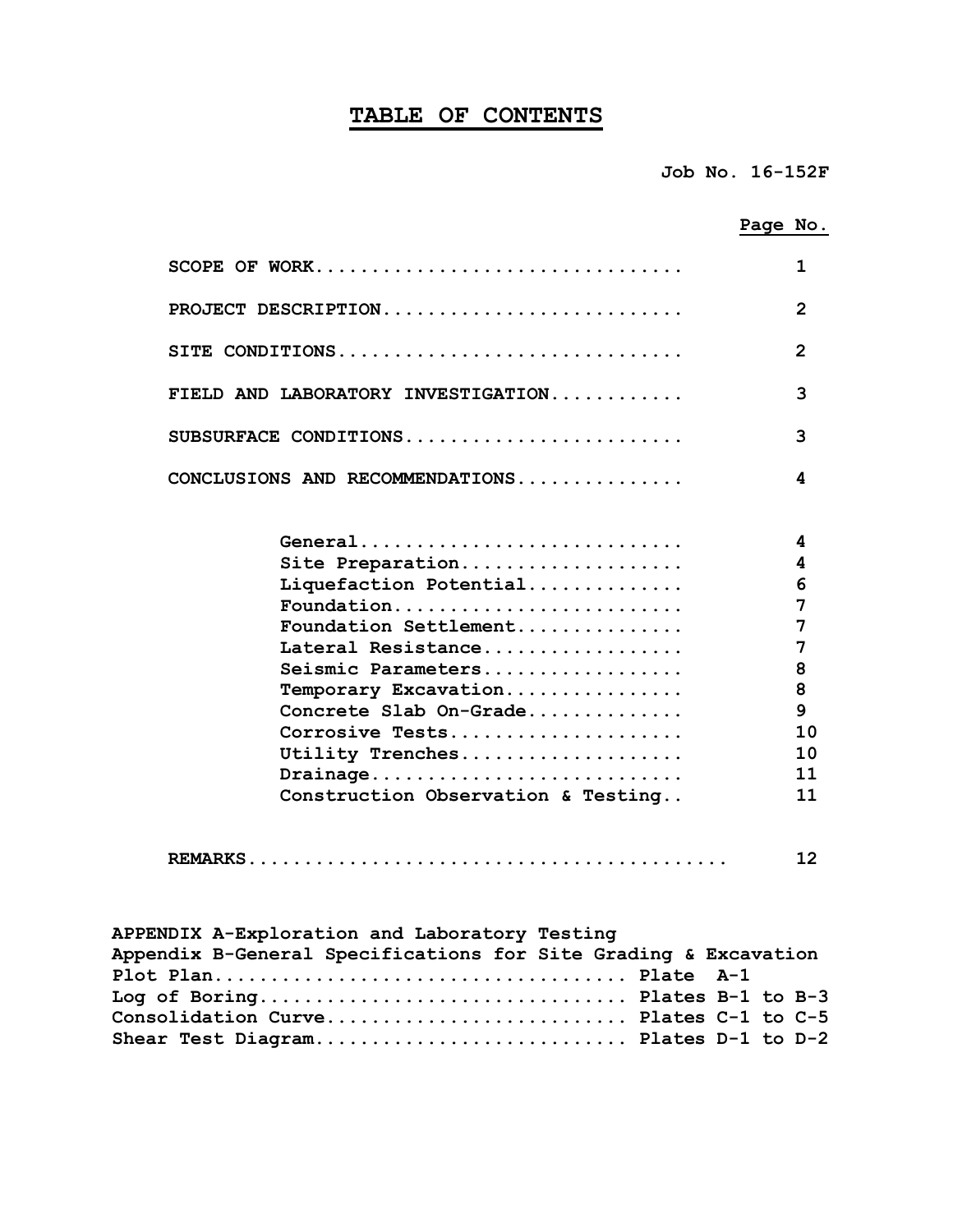### **SCOPE OF WORK**

 $\_$ 

This report presents the results of a preliminary soils engineering investigation for the proposed 3-story residential buildings over slab on-grade at the subject site. Plate A-1 shows the approximate locations of the proposed building areas and test borings.

The scope of work was based on the preliminary project information made available to us and was conducted in accordance with generally accepted geotechnical practice.

This investigation was authorized to determine the static and physical characteristics of the soils beneath the site for design purpose. The scope of services provided during this investigation includes the following:

- Review of our previous soils engineering reports for the vicinity of subject site.
- Geotechnical reconnaissance of the existing site conditions.
- Drilling, logging, and sampling of three (3) test borings at the subject property.
- Laboratory testing of the representative samples of on-site earth materials to determine their properties.
- Review and engineering analysis of the tested data with respect to the proposed structures.
- Preparation of this report.

The results of the field exploration and laboratory tests, which form the basis of our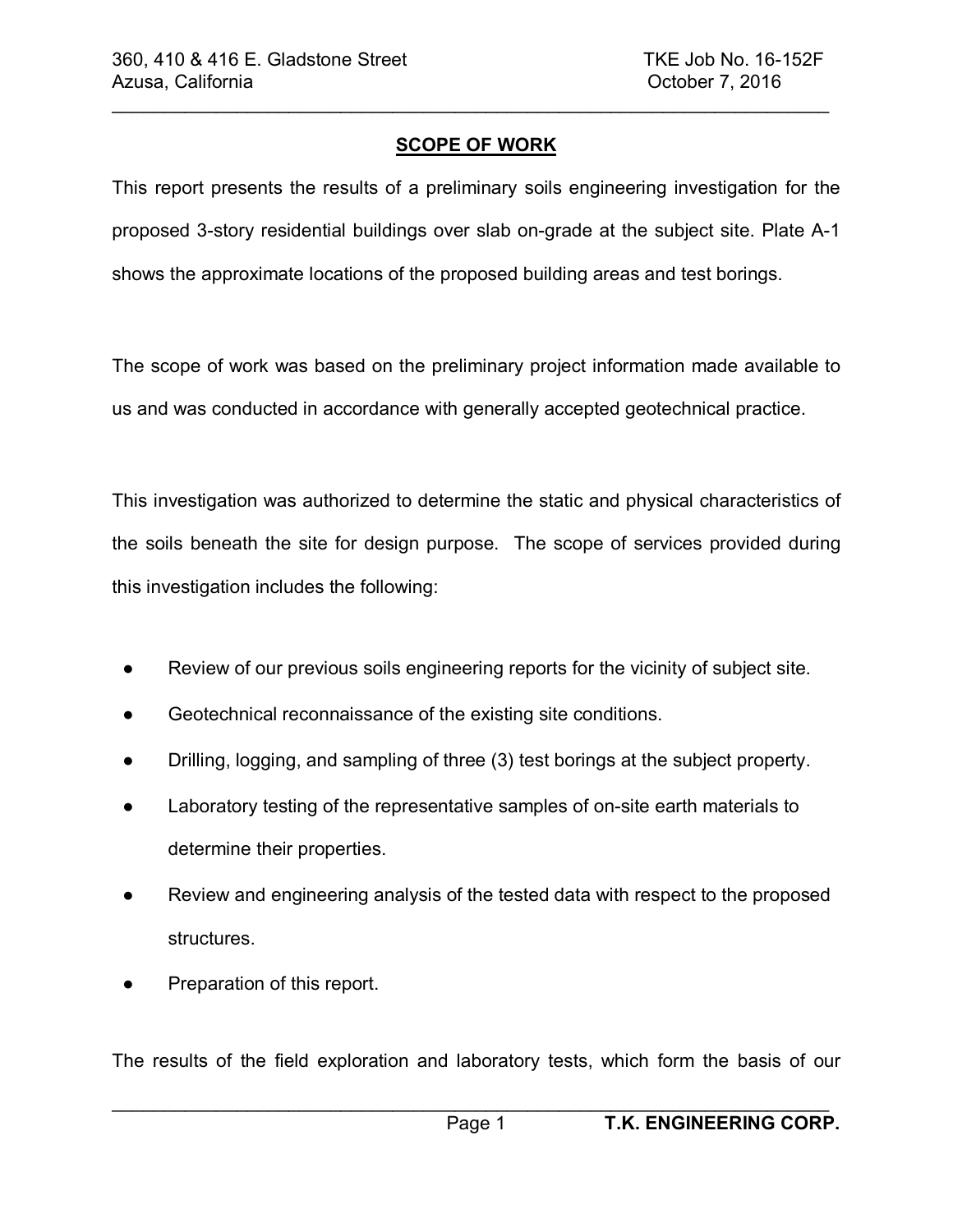recommendations, are presented in the attached Appendices and Plates.

### **PROJECT DESCRIPTION**

 $\mathcal{L}_\text{max} = \mathcal{L}_\text{max} = \mathcal{L}_\text{max} = \mathcal{L}_\text{max} = \mathcal{L}_\text{max} = \mathcal{L}_\text{max} = \mathcal{L}_\text{max} = \mathcal{L}_\text{max} = \mathcal{L}_\text{max} = \mathcal{L}_\text{max} = \mathcal{L}_\text{max} = \mathcal{L}_\text{max} = \mathcal{L}_\text{max} = \mathcal{L}_\text{max} = \mathcal{L}_\text{max} = \mathcal{L}_\text{max} = \mathcal{L}_\text{max} = \mathcal{L}_\text{max} = \mathcal{$ 

Based on the information and site plan provided by the client, it is our understanding that the proposed development is to construct 3-story residential buildings over concrete slab on-grade at the subject site.

No grading plan is available for review at this time. However, based on the existing site condition, it is anticipated that some grade change will be needed to facilitate the surface drainage. It is recommended when the grading plans become available, they are forwarded to our office for review and comment prior to grading. The geotechnical recommendations presented in this report may be revised upon the review of grading plans.

Information for design loads of the proposed building is not available at this time. However, for the purpose of this report, the column and wall loads are assumed not to exceed 25 kips and 3.0 kips per lineal foot, respectively.

# **SITE CONDITIONS**

The subject site is located near the southeast corner of Donna Beth Avenue and E. Gladstone Street, at a short distance south of 210 Freeway, in the city of Azusa. The neighboring properties consist of residential buildings on the east and west. On the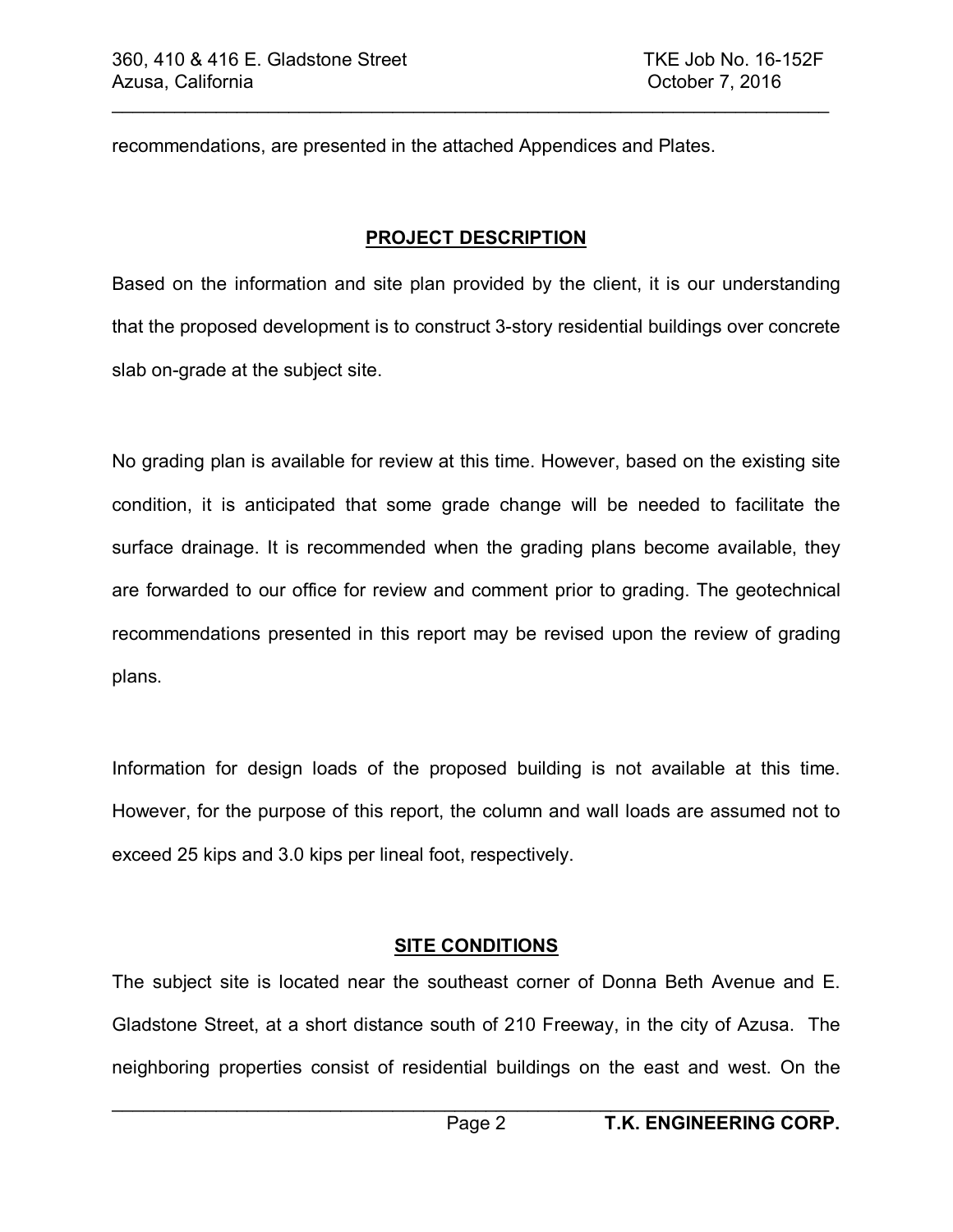south, the site is bound by Orkney Street.

The site is a rectangular shaped property. At the time of our investigation, the site contained four (4) 1-story buildings, many trees, some vegetation, bush and debris. Topographically, the site is relatively level.

 $\_$ 

### **FIELD AND LABORATORY INVESTIGATION**

Field exploration was performed on September 24, 2016. Three (3) test borings were drilled to a depth of 10 feet below the existing ground surface. Approximate locations of the borings are shown on the Plate A-1. Subsurface conditions encountered in the exploration are presented in the log of test borings (Plates B-1 to B-3).

Selected samples obtained during field exploration were tested in the laboratory. A description of the field exploration and laboratory testing are presented in the attached Appendix A. The results are presented in the attached Plates.

# **SUBSURFACE CONDITIONS**

The native soils encountered in the test borings consist generally of silty sand to sand with variant amount of gravel. No significant fill soils were encountered in any of three (3) test borings. But, based on the existing site conditions, fill soils up to 4 feet or deeper may be encountered at the other locations within the site. Ground water was not encountered in any of the three (3) test borings.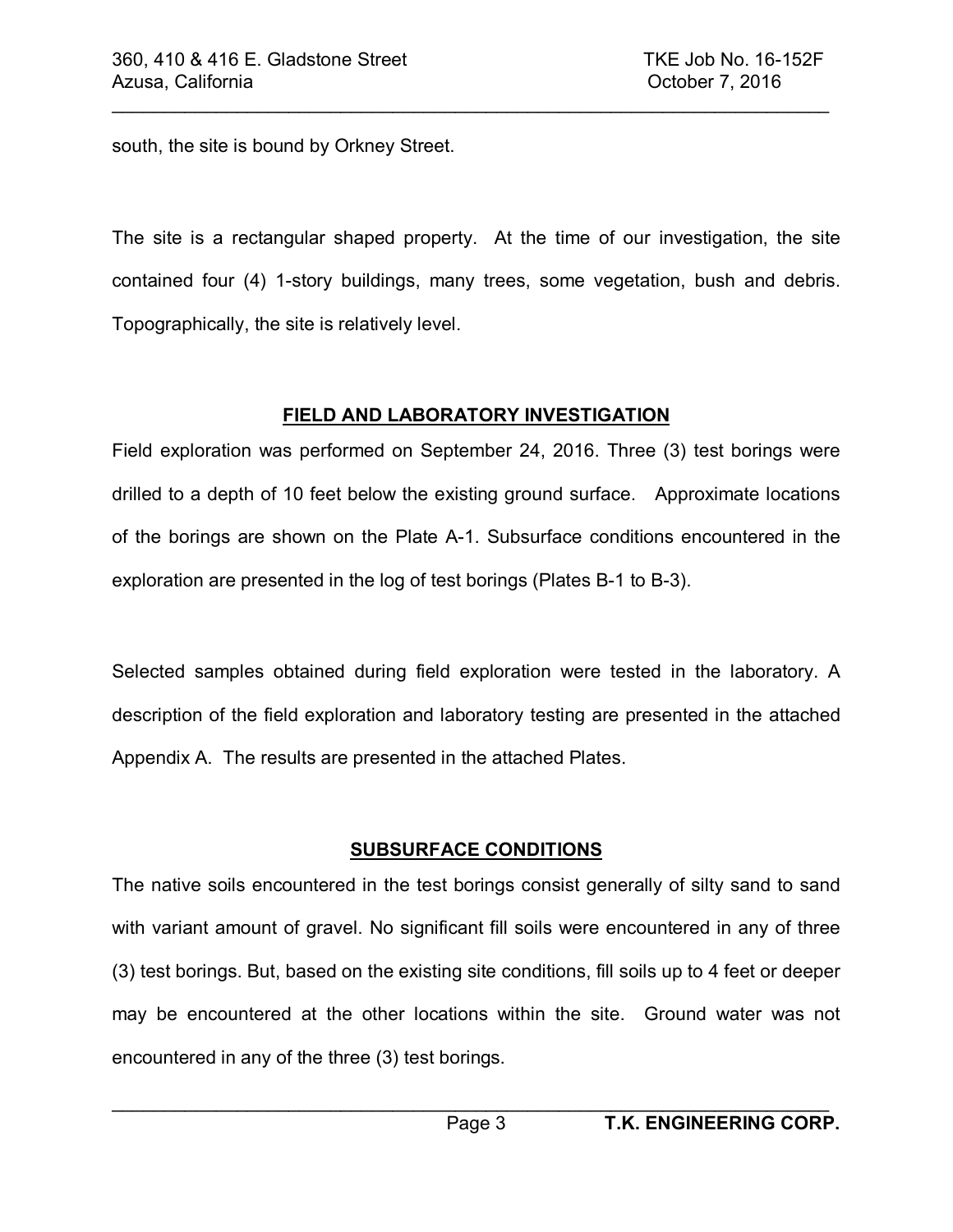#### **CONCLUSIONS AND RECOMMENDATIONS**

 $\mathcal{L}_\text{max} = \mathcal{L}_\text{max} = \mathcal{L}_\text{max} = \mathcal{L}_\text{max} = \mathcal{L}_\text{max} = \mathcal{L}_\text{max} = \mathcal{L}_\text{max} = \mathcal{L}_\text{max} = \mathcal{L}_\text{max} = \mathcal{L}_\text{max} = \mathcal{L}_\text{max} = \mathcal{L}_\text{max} = \mathcal{L}_\text{max} = \mathcal{L}_\text{max} = \mathcal{L}_\text{max} = \mathcal{L}_\text{max} = \mathcal{L}_\text{max} = \mathcal{L}_\text{max} = \mathcal{$ 

#### **General**

The information obtained during our investigation indicated that the subject site is suitable for the proposed development provided that the following recommendations are incorporated in the design, and in the job specifications, and implemented during the construction. It shall be noted that the recommendations contained herein are intended to serve as guidelines to provide the project design consultants with preliminary design parameters.

Prior to construction, the grading and foundation plans shall be reviewed by the Soil Engineer so that such plans will comply with our recommendations. If needed, additional investigatory work or revising recommendations will be given at that time.

#### **Site Preparation**

Site preparation measures shall include the complete removal of existing buildings, vegetation, trees, underground utility lines, and debris within the proposed building areas. The removal of vegetation and trees shall include root balls, and resultant cavities shall be cleaned of loose soils and compacted to a firm unyielding surface prior to back filling.

To provide an adequate support for proposed buildings, we recommend the fill and upper loose/soft native soils within the proposed building areas be removed and recompacted as engineered fill. No significant fill soils were encountered in any of three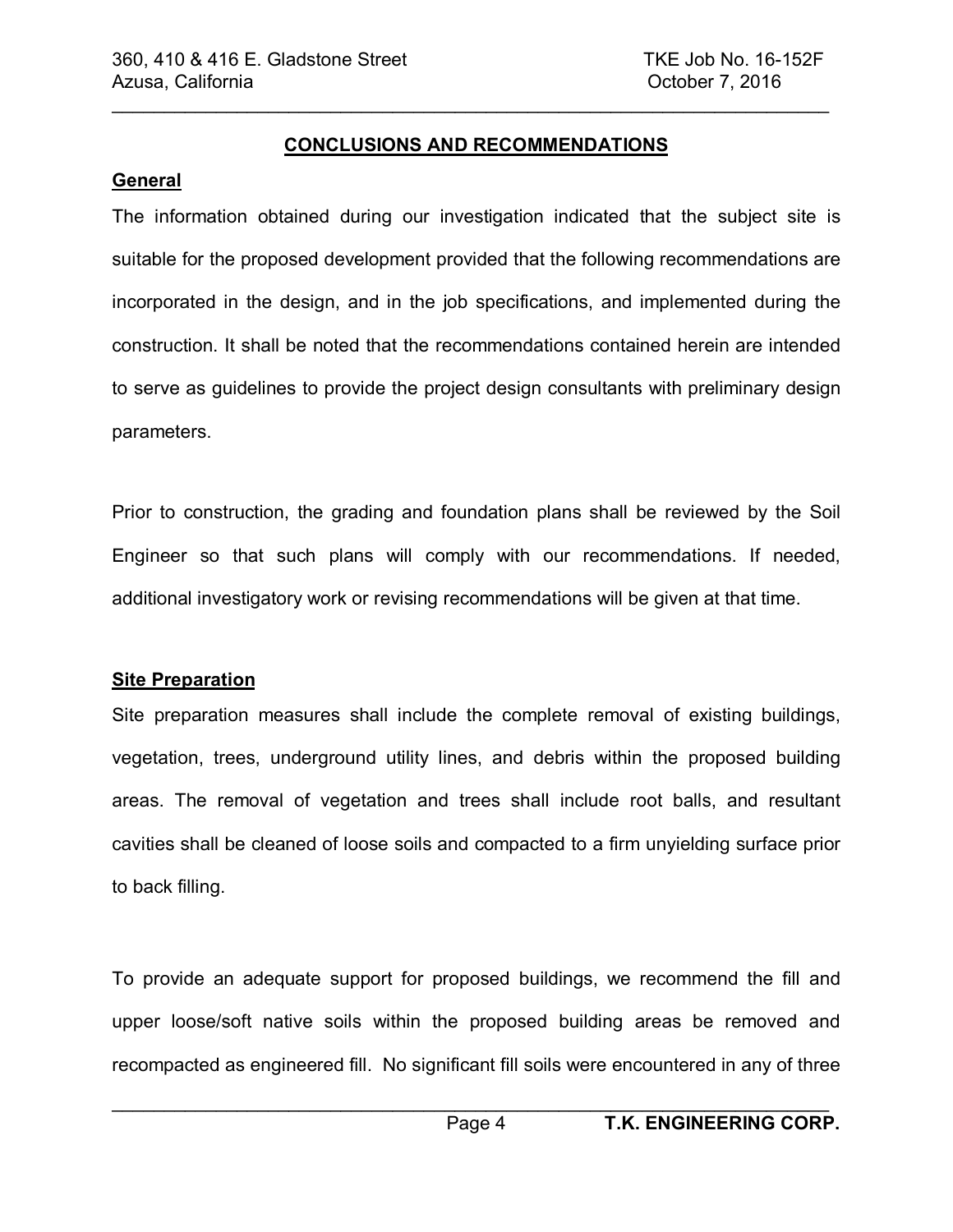(3) test borings. However, fill soils up to 4 feet or deeper may be encountered at the other locations within the site.

 $\_$ 

The removal and recompaction of existing soils shall extend to a minimum depth of five (5) feet below the existing grade or 2 feet below the bottom of footing, whichever is greater. Two (2) feet of removal and recompaction are recommended for parking and driveway areas. However, if the encountered fill is deeper than 5 feet, the entire fill shall be removed and recompacted to a minimum of 90% relative compaction.

Bottom of excavation shall be observed by a soil engineer or his representative prior to bottom processing and placement of any compacted fill. The removal and recompaction shall extend at least 5 feet beyond the building perimeters wherever are practical. Deeper removal and recompaction will be required if local fill, soft or loose soils, and saturated soil conditions are encountered.

If the bottom of excavation is saturated and too soft, a minimum of 18 inches thick gravel may be placed to provide a firm base for the subsequent fill placement and compaction. The placement of gravel shall be observed by the soil engineer or his representative prior to placing fill soils.

The excavated on-site soils may be reused as engineered fill provided they are free of organic and deleterious substances. Soils imported from off-site sources shall be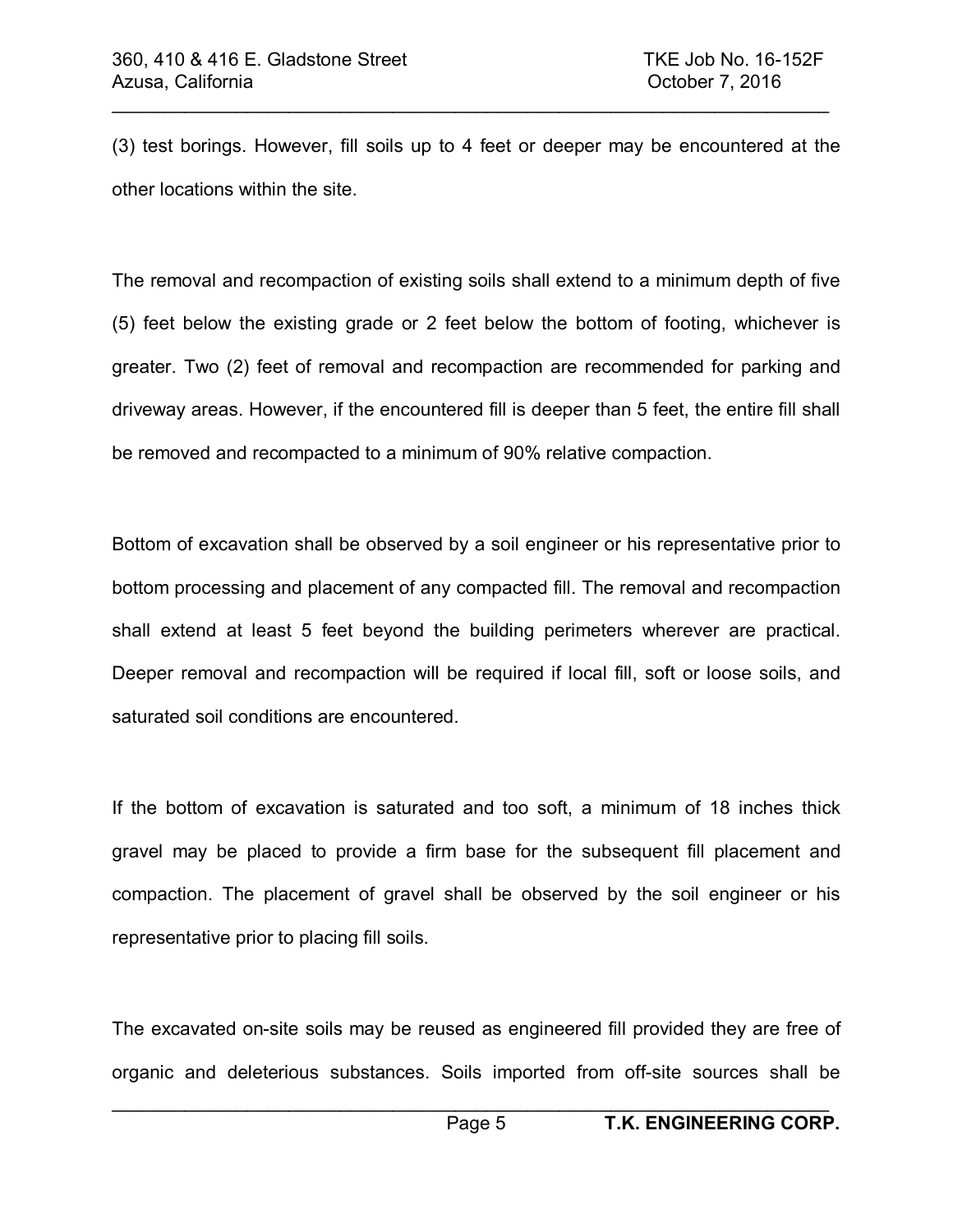nonexpansive or similar to on-site soils and be approved by the Soil Engineer or his representative prior to transporting to the site.

 $\mathcal{L}_\text{max} = \mathcal{L}_\text{max} = \mathcal{L}_\text{max} = \mathcal{L}_\text{max} = \mathcal{L}_\text{max} = \mathcal{L}_\text{max} = \mathcal{L}_\text{max} = \mathcal{L}_\text{max} = \mathcal{L}_\text{max} = \mathcal{L}_\text{max} = \mathcal{L}_\text{max} = \mathcal{L}_\text{max} = \mathcal{L}_\text{max} = \mathcal{L}_\text{max} = \mathcal{L}_\text{max} = \mathcal{L}_\text{max} = \mathcal{L}_\text{max} = \mathcal{L}_\text{max} = \mathcal{$ 

Gravel is encountered in all the test borings. Gravel larger than 6 inches in size shall be removed and shall not be incorporated into the compacted fill.

The upper 6 to 8 inches of excavation bottom shall be scarified, brought to near optimum moisture content, and properly compacted to at least 90% relative compaction. Placement of compacted fill shall be performed under the observation and testing of the Soil Engineer or his representative.

All site grading shall comply with the applicable portion of the Azusa City Grading Code and the General Specifications attached in Appendix B.

# **Liquefaction Potential**

Based on the "Seismic Hazards Zone Map", published by the State of California, March 25, 1999, Baldwin Park Quadrangle, the site is not located within the area where historic occurrence of liquefaction. Therefore, the liquefaction potential at the subject site is considered to be minimal. However, to safeguard the property, it is recommended that the property owner purchase adequate insurance to minimize the hazard induced by earthquake.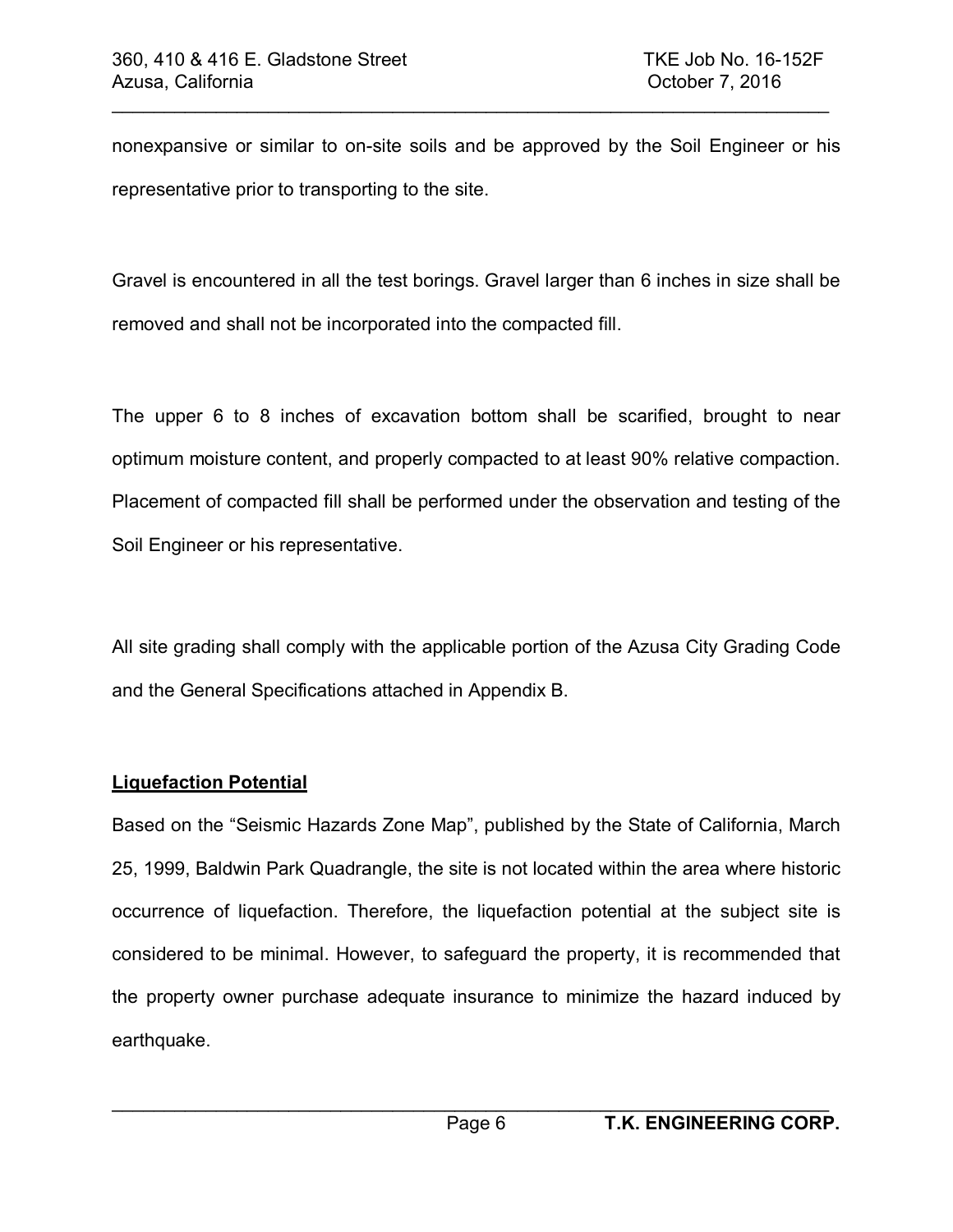### **Foundation**

Conventional spread and continuous footings may be used to support the proposed buildings. All footings shall be entirely placed into the compacted fill to a minimum depth of 24 inches below the lowest adjacent grade and shall be reinforced with a minimum of four rebar #4, placed two near the top and two near the bottom. The minimum footing width shall be at least 18 inches.

 $\_$ 

For design purpose, a bearing value of 1500 pounds per square foot (i.e. psf) may be used for conventional footings. The bearing value may be increased by 150 psf for each additional foot of footing width and 300 psf for each additional foot of footing depth to a maximum of 2500 psf. The bearing value may also be increased by 33% for wind or seismic loads.

# **Foundation Settlement**

Settlement of the foundation placed as recommended as and subject to no more than allowable loads is not expected to exceed one inch. Differential settlement between the adjacent footings is not anticipated to exceed 1/2 inch.

#### **Lateral Resistance**

Resistance to lateral loads may be provided by friction acting on the base of footings and by passive earth pressure. Coefficient of friction between the base of footings and the competent natural soils or compacted fill may be assumed as 0.35. An allowable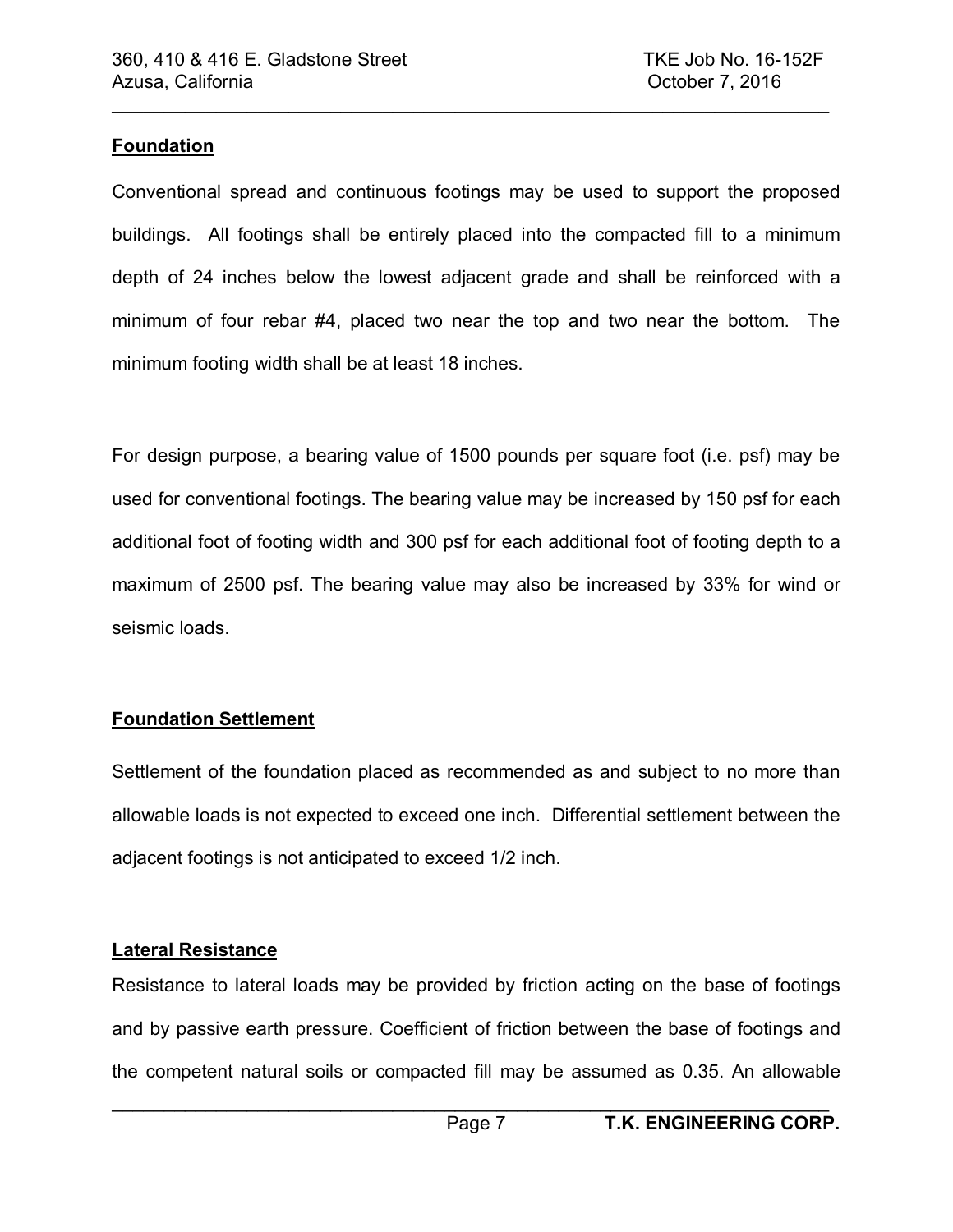lateral bearing value against the sides of footings is recommended to be 250 pounds per square foot per foot of depth to a maximum of 2500 pounds per square foot.

 $\mathcal{L}_\text{max} = \mathcal{L}_\text{max} = \mathcal{L}_\text{max} = \mathcal{L}_\text{max} = \mathcal{L}_\text{max} = \mathcal{L}_\text{max} = \mathcal{L}_\text{max} = \mathcal{L}_\text{max} = \mathcal{L}_\text{max} = \mathcal{L}_\text{max} = \mathcal{L}_\text{max} = \mathcal{L}_\text{max} = \mathcal{L}_\text{max} = \mathcal{L}_\text{max} = \mathcal{L}_\text{max} = \mathcal{L}_\text{max} = \mathcal{L}_\text{max} = \mathcal{L}_\text{max} = \mathcal{$ 

#### **Seismic Parameters**

Based on the latest CBC, the recommended seismic parameters are as follows:

Site Class: D Mapped 0.2 second spectral response acceleration: Ss = 2.020g Mapped one second spectral response acceleration:  $S_1 = 0.817g$ Site Coefficient:  $Fa = 1.0$ ,  $Fv = 1.5$ 

# **Temporary Excavation**

Unsurcharged temporary excavations may be cut vertically up to 4 feet and sloped back at a ratio of 1: 1 or flatter above the 4 feet. Tops of excavation shall be barricaded at least 5 feet from the cut to prevent any storage or equipment loads.

If the excavation will undermine the stability of adjacent improvement, the excavation shall be conducted by using ABC slot cut method with each cut panel width not to exceed 5 feet. An adequate shoring or bracing system shall be installed prior to excavation if the depth of excavation is deeper than 5 feet.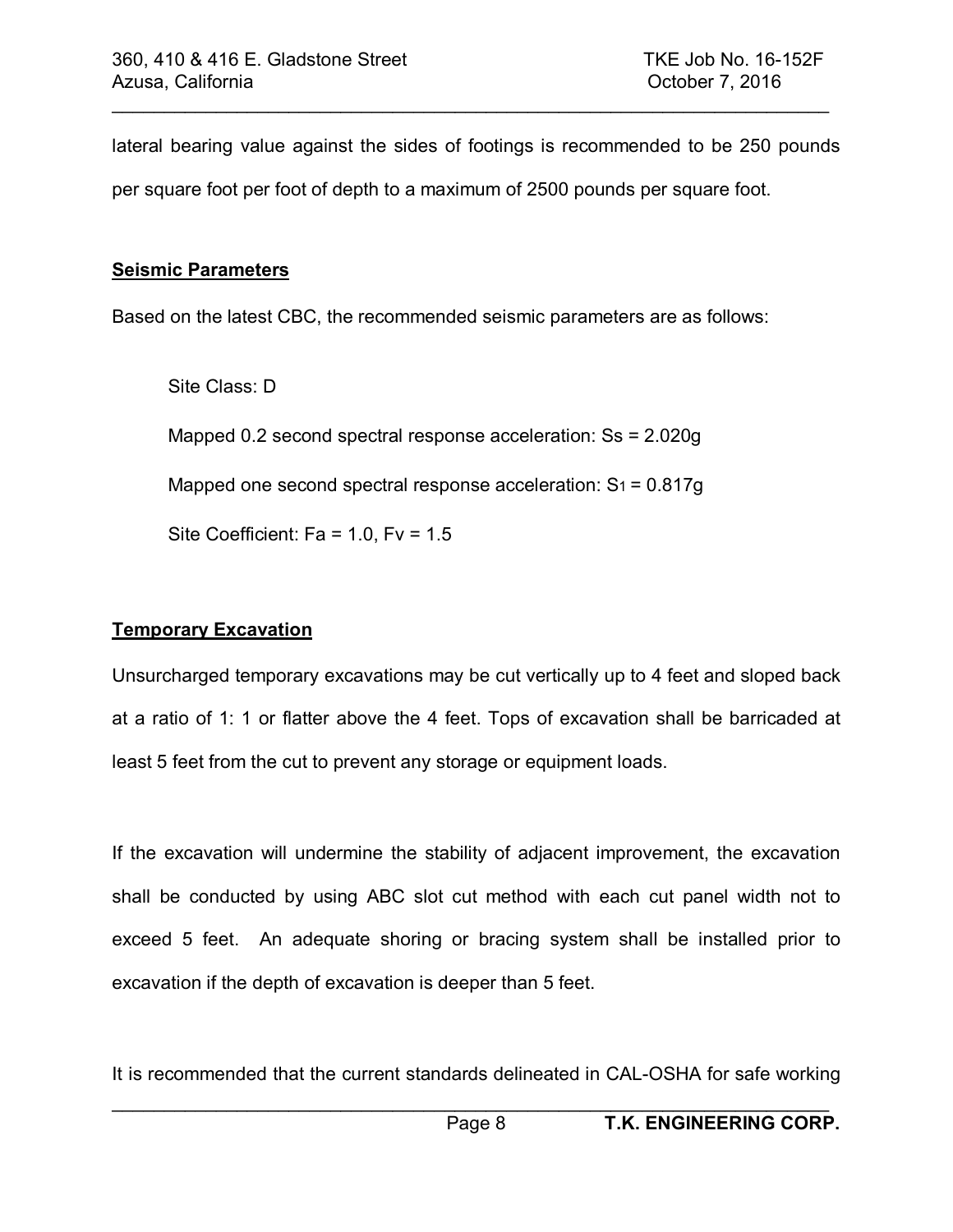conditions be followed during construction.

### **Concrete Slab On-Grade**

The top on-site soils are considered to be very low to low in expansion potential. To provide an uniform support for proposed concrete slab on-grade, a minimum of two (2) feet soils beneath the proposed concrete slab on-grade shall be compacted to at least 90% relative compaction. The 2 feet compacted soils shall also extend at least 3 feet beyond the edges of proposed concrete slab on-grade.

 $\_$ 

It is recommended that the concrete slab placed on grade be at least 4 inches thick and be reinforced with rebar #3, 18-inch on centers, both ways, placed at slab mid-height. A minimum of 4-inch wash sand shall also be provided beneath the slab on-grade. Extra care shall be exercised to ensure the placement of reinforcement at the center of slab. If the reinforcement is placed at or sagged to the bottom of slab on-grade, the effect of reinforcement becomes null and unusual cracks may occur.

Where upward capillary moisture is not desired, a moisture barrier, such as vinyl membrane with a minimum thickness of 10 mils, shall be placed beneath the slabs-ongrade. The membrane shall be covered by 2 inches of sand to aid in uniform curing of the concrete. Care shall be taken not to puncture the membrane. Adequate expansion joints shall be provided in accordance with the latest guidelines published by Portland Cement Association to minimize the normal concrete cracks.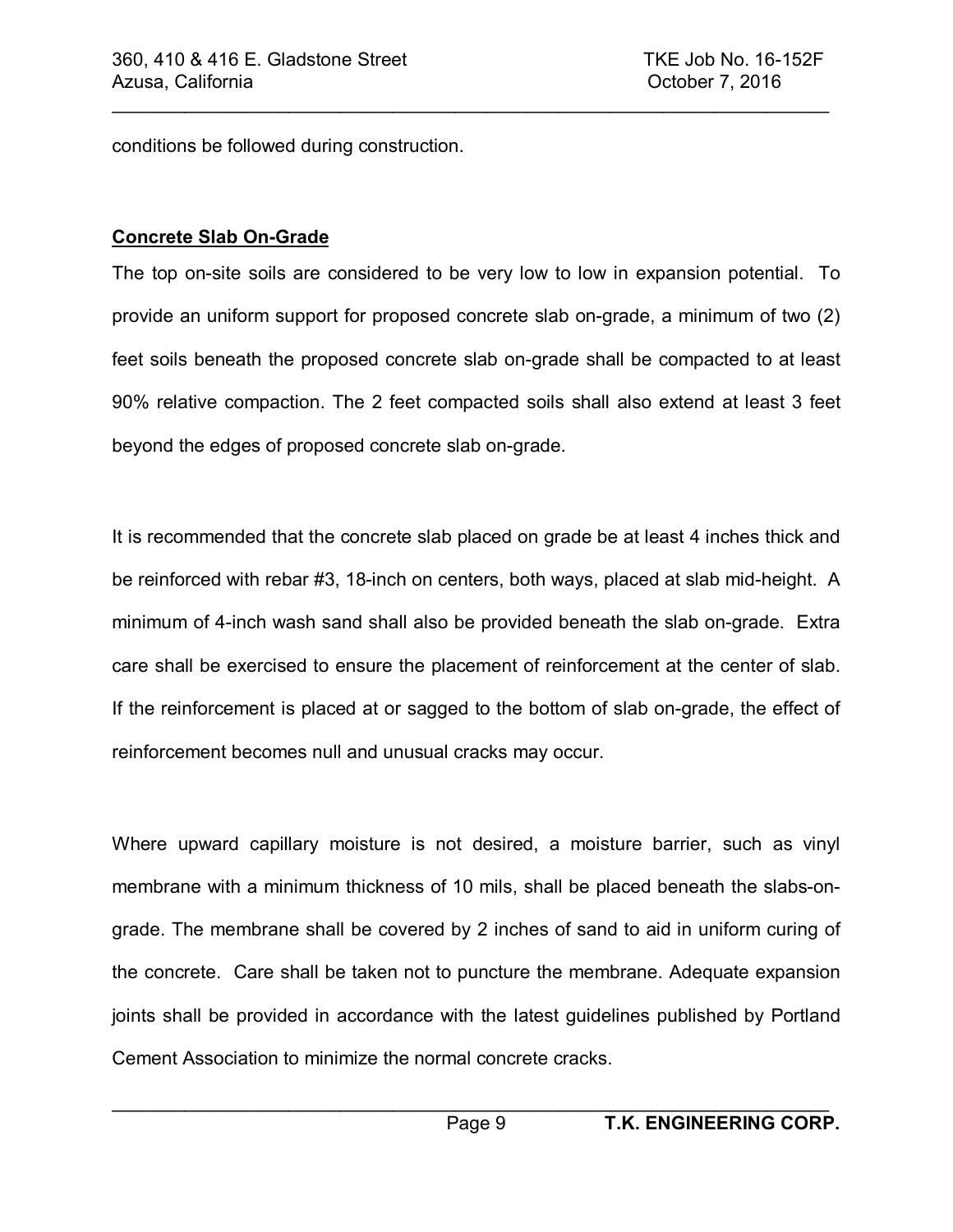Prior to construction of concrete slab on-grade, all loose soils (e.g. from footing and utility trench excavation) and/or disturbed surface soil resulted from construction activity shall be removed to firm material or properly compacted. Any additional fill placed on grade to support slab shall be properly compacted and tested for its compaction. It is recommended that the subgrade soils within the building and concrete slab on-grade areas be inspected and if necessary be tested for its compaction by the soil engineer before concrete slab is placed.

 $\mathcal{L}_\text{max} = \mathcal{L}_\text{max} = \mathcal{L}_\text{max} = \mathcal{L}_\text{max} = \mathcal{L}_\text{max} = \mathcal{L}_\text{max} = \mathcal{L}_\text{max} = \mathcal{L}_\text{max} = \mathcal{L}_\text{max} = \mathcal{L}_\text{max} = \mathcal{L}_\text{max} = \mathcal{L}_\text{max} = \mathcal{L}_\text{max} = \mathcal{L}_\text{max} = \mathcal{L}_\text{max} = \mathcal{L}_\text{max} = \mathcal{L}_\text{max} = \mathcal{L}_\text{max} = \mathcal{$ 

#### **Corrosive Tests**

The results of soil corrosive tests are herewith attached. Results of the test indicate that the on-site soils are mildly corrosive to ferrous metals. Based on the soluble sulfate content, type II Portland cement may be used for concrete.

The PH value is 6.88 which are slightly acidic. It is recommended that all underground steel utilities and cast iron pipings be given a high quality of protective coating, or encased in an 8 mil polyethylene tube or wrapped with 20 mil plastic tapes covered by primer or hot applied coal tar enamel. Reinforcing steel shall have at least 3 inches thick concrete cover if it is placed against earth.

#### **Utility Trenches**

Trenches shall be located so as not to impair the bearing capacity or settlement under foundations. As a guide, trenches parallel to foundations shall be clear of a 45-degree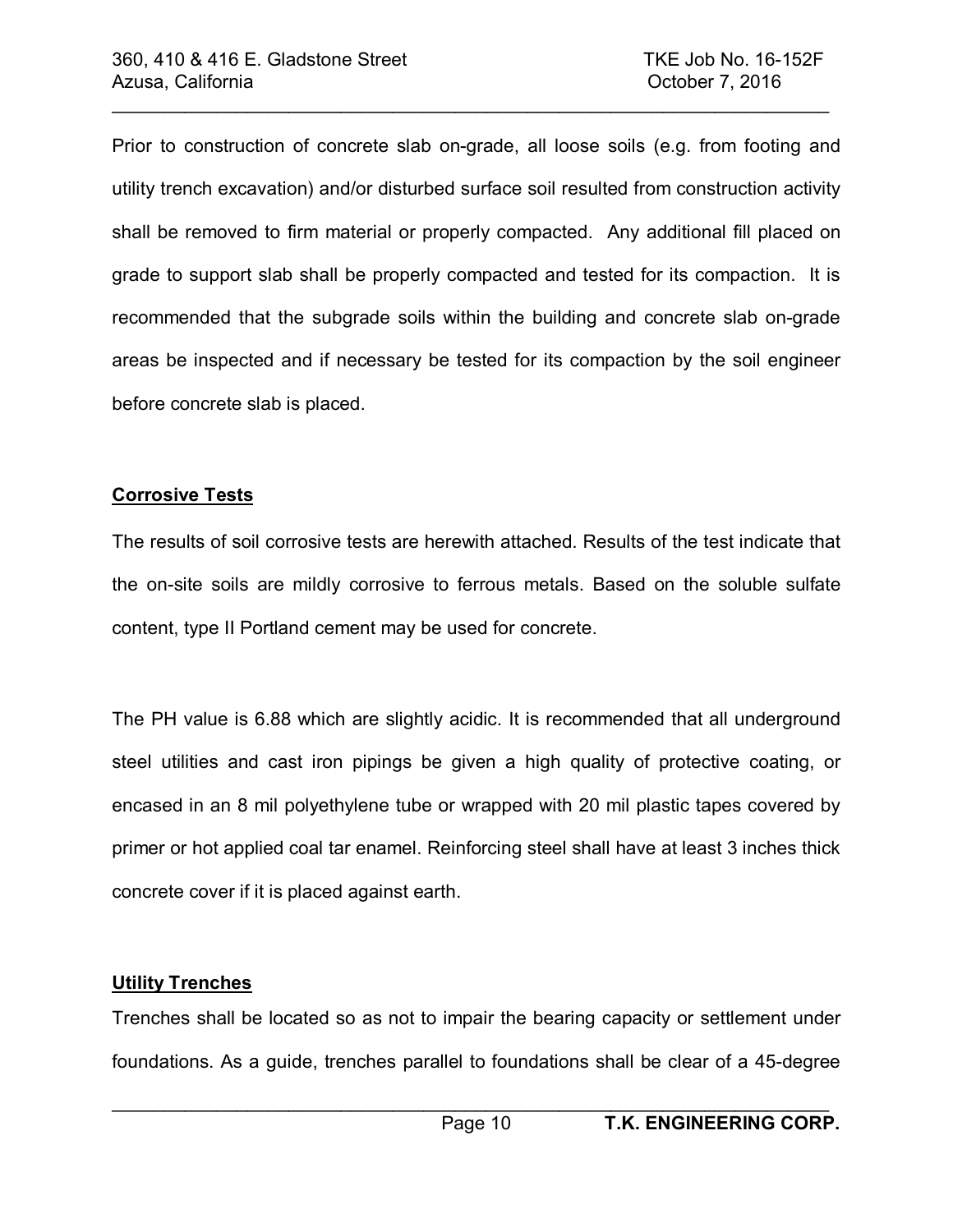plane extending outward and downward from the edges of foundations. It is recommended that all utility trench backfills within the proposed building and concrete slab on-grade areas be compacted to at least 90% relative compaction.

 $\_$ 

#### **Drainage**

Adequate drainage system shall be provided and designed by a civil engineer. In no case shall water be allowed to pond within the site or on the pavement area. All drainage shall be directed away from the foundation areas toward the approved drainage devices.

#### **Construction Observation and Testing**

As a necessary requisite to the use of this report, the following construction stages shall be observed and/or tested by a representative of this facility:

- 1. Placement and compaction of fill within the building, driveway, and parking areas;
- 2. Placement and compaction of utility trench backfills;
- 3. Bottom of excavation prior to placement of compacted fill;
- 4. Foundation excavation prior to forming and pouring;
- 5. The building pad subgrade prior to placement of moisture barrier & reinforcement; and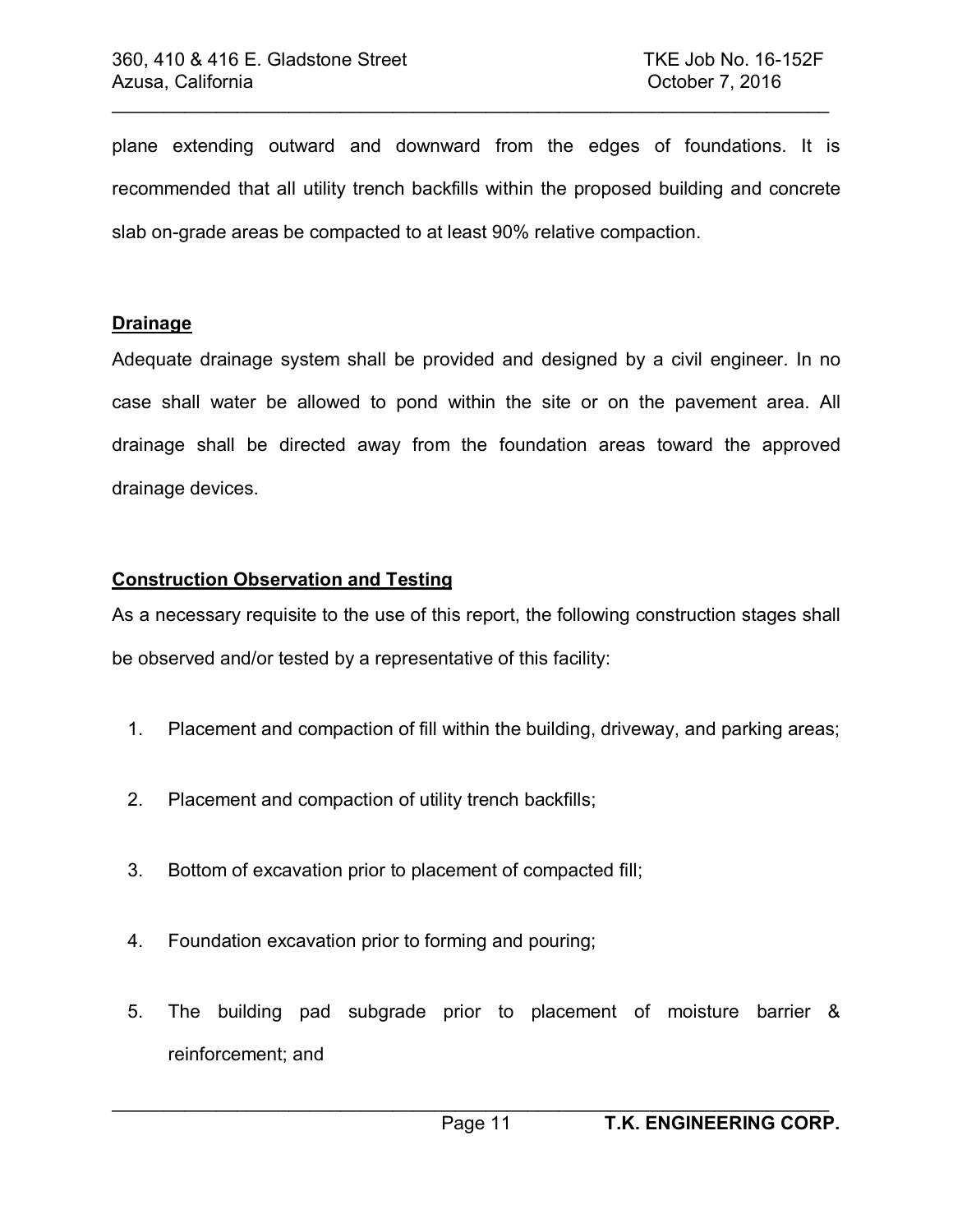6. Temporary excavation.

If T.K. Engineering Corp. is not allowed to perform sufficient observations and adequate testing during construction, a statement regarding suitability and stability of the project can not be made accordingly.

 $\mathcal{L}_\text{max} = \mathcal{L}_\text{max} = \mathcal{L}_\text{max} = \mathcal{L}_\text{max} = \mathcal{L}_\text{max} = \mathcal{L}_\text{max} = \mathcal{L}_\text{max} = \mathcal{L}_\text{max} = \mathcal{L}_\text{max} = \mathcal{L}_\text{max} = \mathcal{L}_\text{max} = \mathcal{L}_\text{max} = \mathcal{L}_\text{max} = \mathcal{L}_\text{max} = \mathcal{L}_\text{max} = \mathcal{L}_\text{max} = \mathcal{L}_\text{max} = \mathcal{L}_\text{max} = \mathcal{$ 

It is recommended that a joint meeting among the client, contractor, and the Soil Engineer be held at least 2 days in advance of the commencement of construction to discuss specific procedures and scheduling.

# **REMARKS**

This report is prepared based upon the proposed project as described, observation and findings during field investigation, and evaluation of the test results. The conclusions and recommendations are based upon the assumption that soil conditions do not deviate significantly from those described herein. If variations from our findings or undesirable conditions are found during construction, or if the proposed construction differs from that presently planned, T.K. Engineering Corp. shall be notified so that supplemental recommendations can be given.

This report is issued with the understanding that it is the responsibility of the client to transmit the information and recommendations of this report to developers, owners,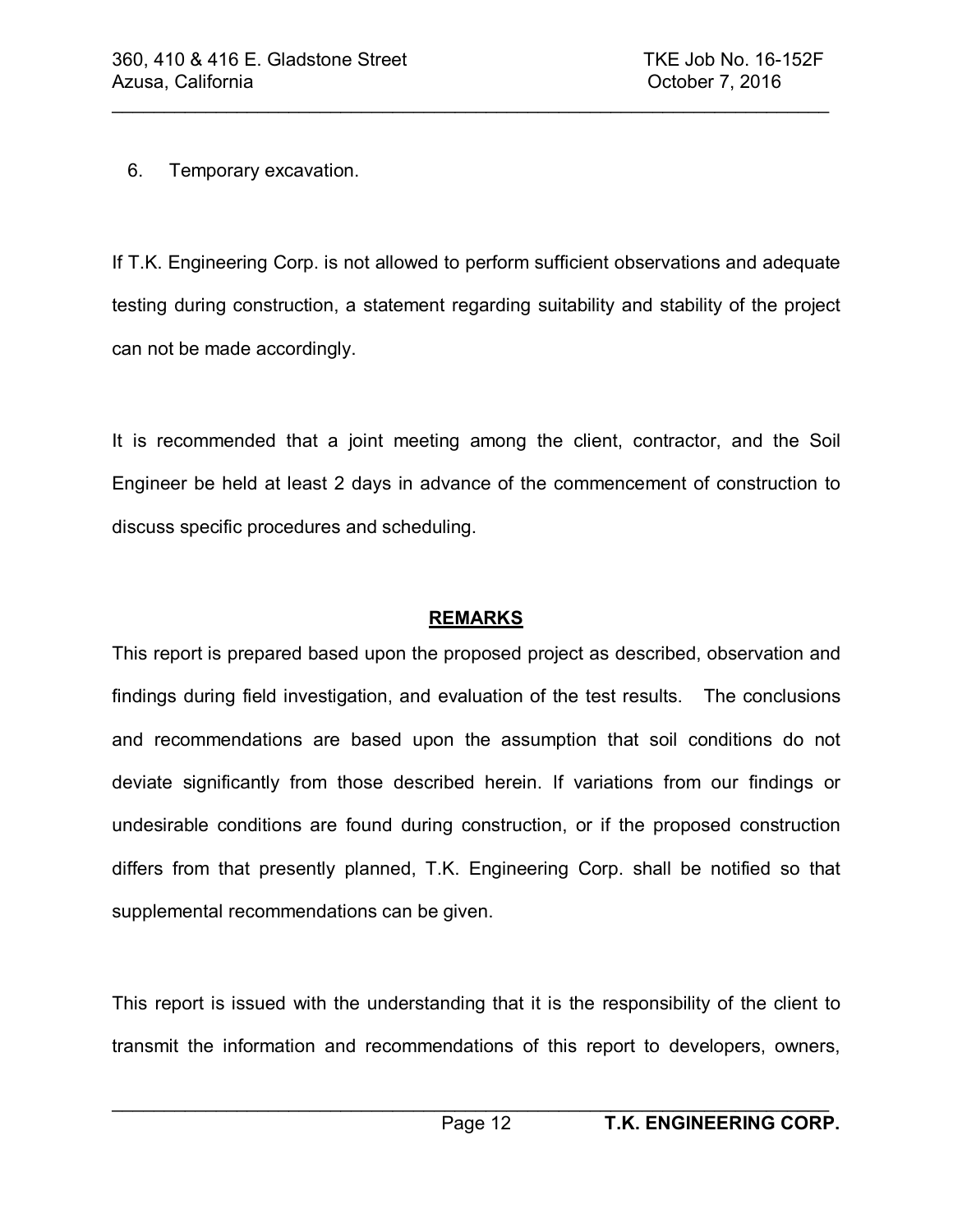buyers, Architects, Engineers, and Designers for the project so that the necessary steps can be taken by the Contractors and Subcontractors to carry out such recommendations in the field. The conclusions and recommendations contained in this report are solely professional opinions derived in accordance with current standards of professional practice.

 $\_$ 

This report has been prepared in accordance with generally accepted engineering practice and no warranty is expressed or implied. All exploratory borings or pits used for subsurface exploration were backfilled with reasonable effort to restore the areas to their original condition. As with any backfill in an area as small and deep as a boring, some consolidation and subsidence of the backfill soils may result in time, causing some depression at the boring area and possibly a potentially hazardous condition. The client and/or owner of the property are advised to periodically examine the boring area, and if necessary, backfill any resulting depressions.

This report is subject to review and approval by the controlling authorities for the project.

T. K. Engineering Corp. shall be retained during construction of the project so that continuous observation of the subsurface conditions can be made and additional recommendations can be given in the event of any change of condition. If another firm is retained for the geotechnical testing/observation services, our professional responsibility and liability will be impaired.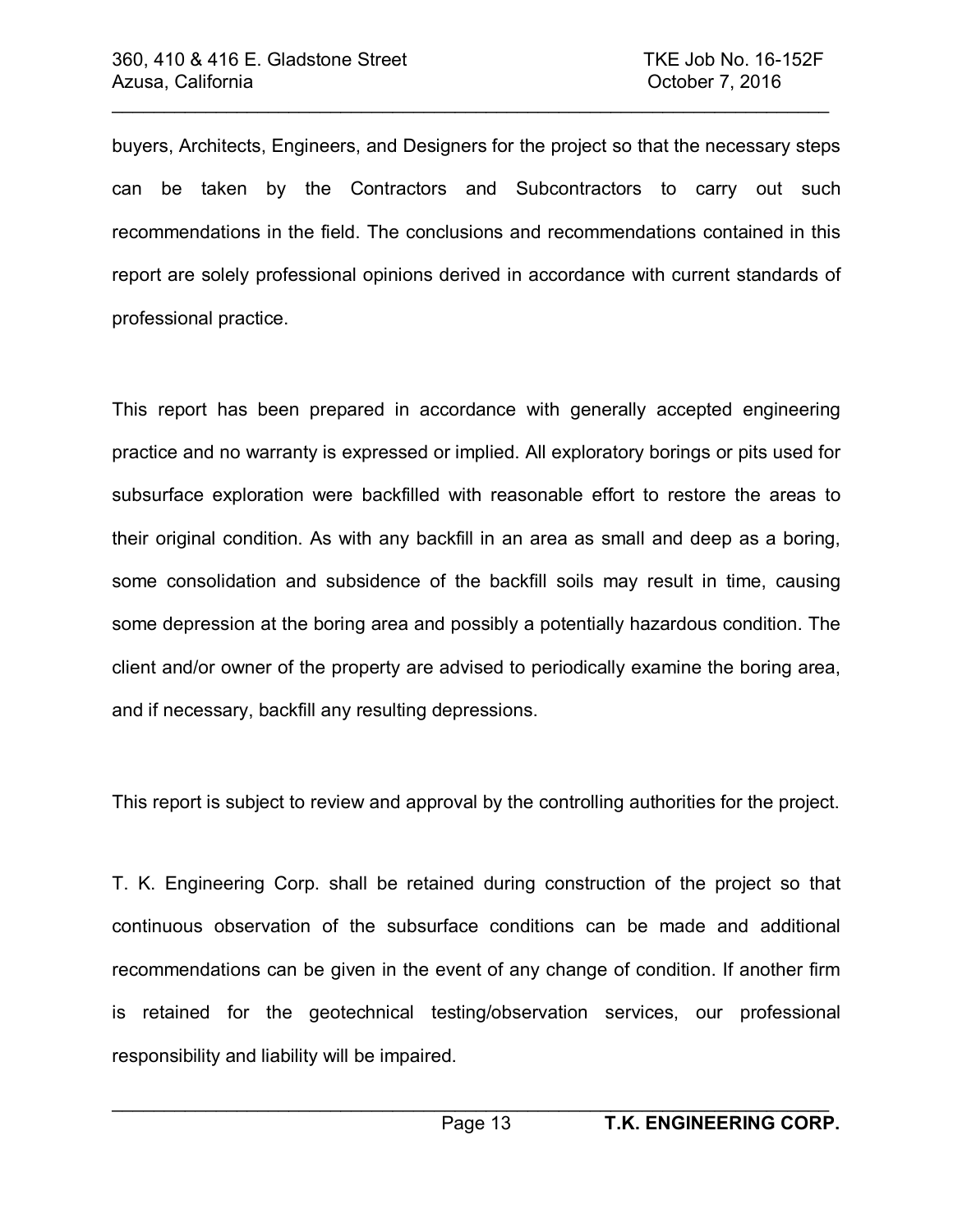# **APPENDIX A**

 $\mathcal{L}_\text{max} = \mathcal{L}_\text{max} = \mathcal{L}_\text{max} = \mathcal{L}_\text{max} = \mathcal{L}_\text{max} = \mathcal{L}_\text{max} = \mathcal{L}_\text{max} = \mathcal{L}_\text{max} = \mathcal{L}_\text{max} = \mathcal{L}_\text{max} = \mathcal{L}_\text{max} = \mathcal{L}_\text{max} = \mathcal{L}_\text{max} = \mathcal{L}_\text{max} = \mathcal{L}_\text{max} = \mathcal{L}_\text{max} = \mathcal{L}_\text{max} = \mathcal{L}_\text{max} = \mathcal{$ 

# **EXPLORATION AND LABORATORY TESTING**

### **FIELD EXPLORATION**

Field exploration was performed by drilling three (3) test borings. They were carried to a depth of 10 feet below the existing ground surface. Test borings were drilled by 4-inch diameter hollow stem auger.

The encountered soils were continuously logged by our field personnel and classified by visual examination. Relatively disturbed samples and representative bulk samples were obtained for laboratory testing. Relatively undisturbed samples of soils were observed at frequent intervals by driving a thin-wall steel sampler with successive drops of a hammer. The soils were retained in brass rings of 2.5 inches in diameter and one inch in height. Normally, the central portion of the sample is retained in a plastic container for shipment to the laboratory.

The locations of test borings are shown on Plate A-1. Descriptions of the encountered soils are presented on B-Plates.

# **LABORATORY TESTING**

#### **Classification**

The field classification was verified in the laboratory. The final classification is shown on the B-Plates.

#### **Moisture-Density**

The field moisture content and dry unit weight are determined for each of the undisturbed soil samples. The dry unit weight is determined in pounds-per-cubic-foot. The field moisture content is determined as a percentage of the dry weight of the soil. Both the field moisture content and the dry density for each of the tested sample are shown on B-Plates.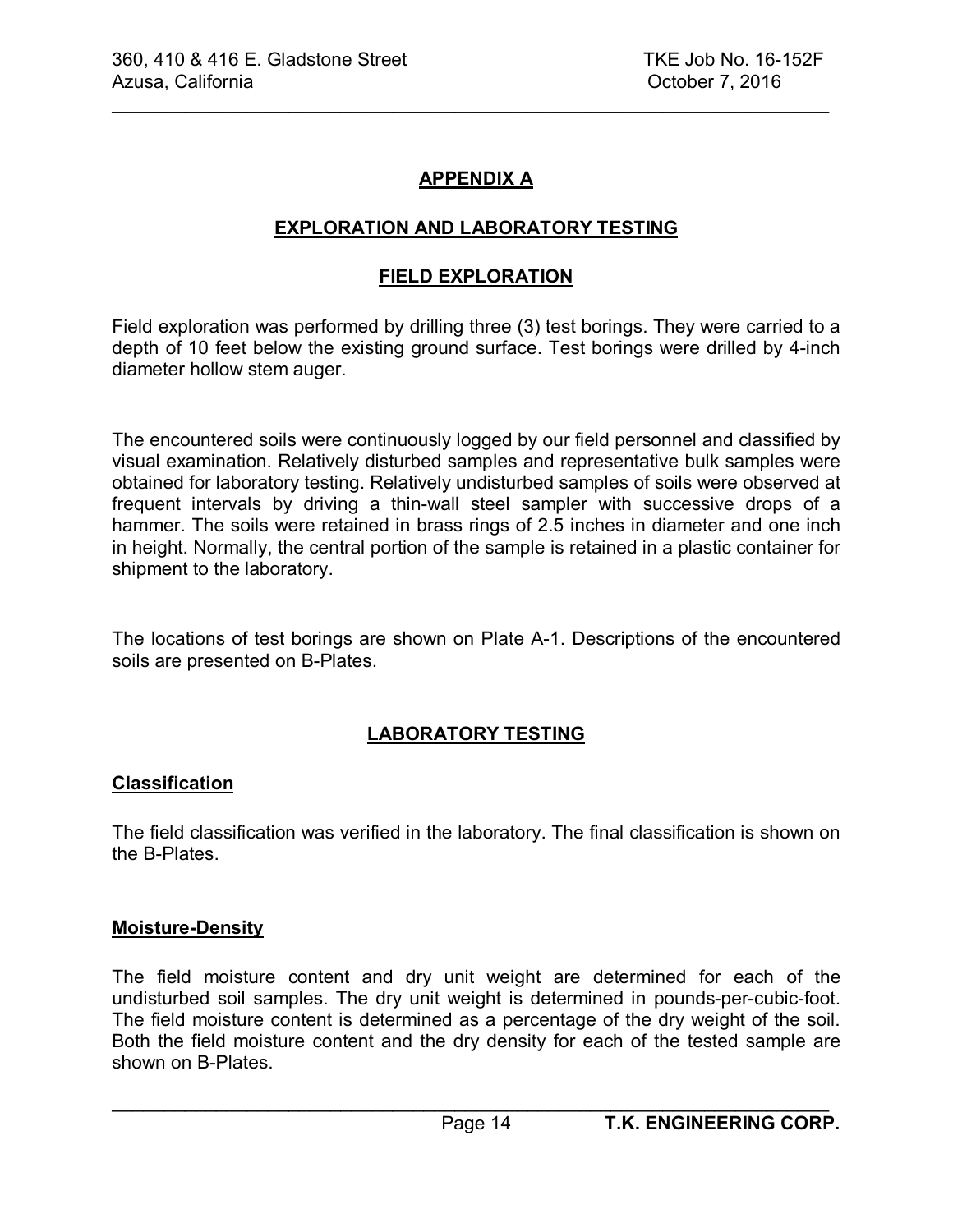#### **Consolidation Tests**

Settlement predictions of the soil under the anticipated load were made based on the results of the consolidation tests. Loads were applied in several increments and the resulting deformations were recorded at selected time intervals. Porous stones were placed in contact with the top and bottom of each specimen to permit addition or release of pore water. Results are plotted on the "Consolidation Tests", C-Plates.

 $\_$ 

### **Shear Tests**

Shear tests were performed on selected ring samples to evaluate the shear strength of representative on-site soils. The samples were tested following a soaked period of 24 hours. Each sample is sheared at a constant rate of displacement of 0.005 in/min under a load of 1000 psf, 2000 psf and 4000 psf and the results are plotted on D-Plates.

### **Expansion Test**

Expansion tests were performed on selected samples in accordance with UBC Test Standard No. 29-2. The representative sample of the on-site upper soils was remolded at approximately 50% degree of saturation and then soaked for 24 hours. The results are as follows.

| Sample          | Soil               | Expansion | Expansion |
|-----------------|--------------------|-----------|-----------|
| Location        | <b>Description</b> | Index     | Potential |
| $B-1$ @ 0-2 ft. | silty sand         | 23        | low       |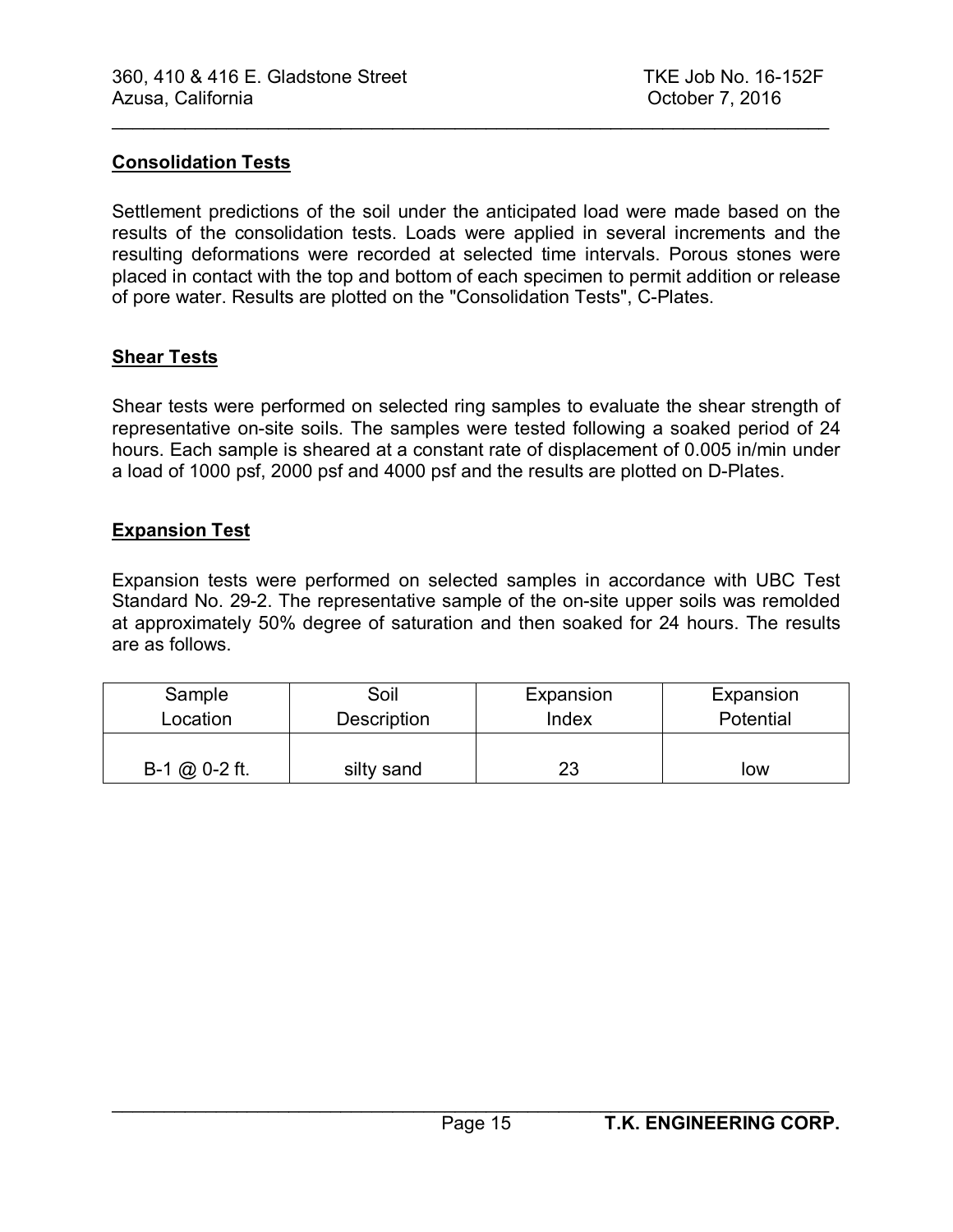# **APPENDIX B**

 $\mathcal{L}_\text{max}$  , and the contract of the contract of the contract of the contract of the contract of the contract of the contract of the contract of the contract of the contract of the contract of the contract of the contr

# **GENERAL SPECIFICATIONS FOR SITE GRADING AND EXCAVATIONS**

The recommendations presented in the geotechnical report are part of the earthwork and grading specifications, and shall supersede the provisions contained hereinafter in case of conflict. Evaluation performed by the consultant during the course of grading may result in revised and/or additional recommendations, which in turn, will supersede these specifications or the recommendations of the geotechnical report.

It is necessary that the consultant provide adequate testing and observation so that the earthwork will be accomplished in accordance with the specifications. It shall be the responsibility of the contractor to assist the consultant and keep him appraised of work schedules and changes so that the consultant may schedule his personnel accordingly.

- 1. All existing fill, near surface loose or soft soils, vegetation, debris and disturbed soils in structure, slab or pavement areas shall be excavated. The excavated areas shall be observed by the Soil Engineer.
- 2. Areas to receive compacted fill shall be scarified to a depth of at least 6 inches and moistened, as required, to obtain near optimum moisture. Scarification shall continue until the soil is broken down and free of large clay lumps or clods and until the working surface is reasonable uniform and free of uneven features. The scarified areas shall be A) compacted to at least 90% of the maximum dry density as determined by the ASTM D 1557 compaction method, or B) compacted and approved by the Soil Engineer.
- 3. Any loose pockets, soft, dry, spongy, highly fractured or otherwise unsuitable soil, extending to such a depth that surface processing can not adequately improve the condition, shall be overexcavated down to firm ground. The excavated areas shall be observed and approved by the Soil Engineer prior to placing compacted fill.
- 4. Fill, consisting of soil approved by the Soil Engineer, shall be placed in controlled layers with appropriate compaction equipment. Each layer shall be compacted to at least 90% of the laboratory maximum dry density for the material used. The field density shall be determined by the ASTM D-1556 Sand Cone Method or equivalent.